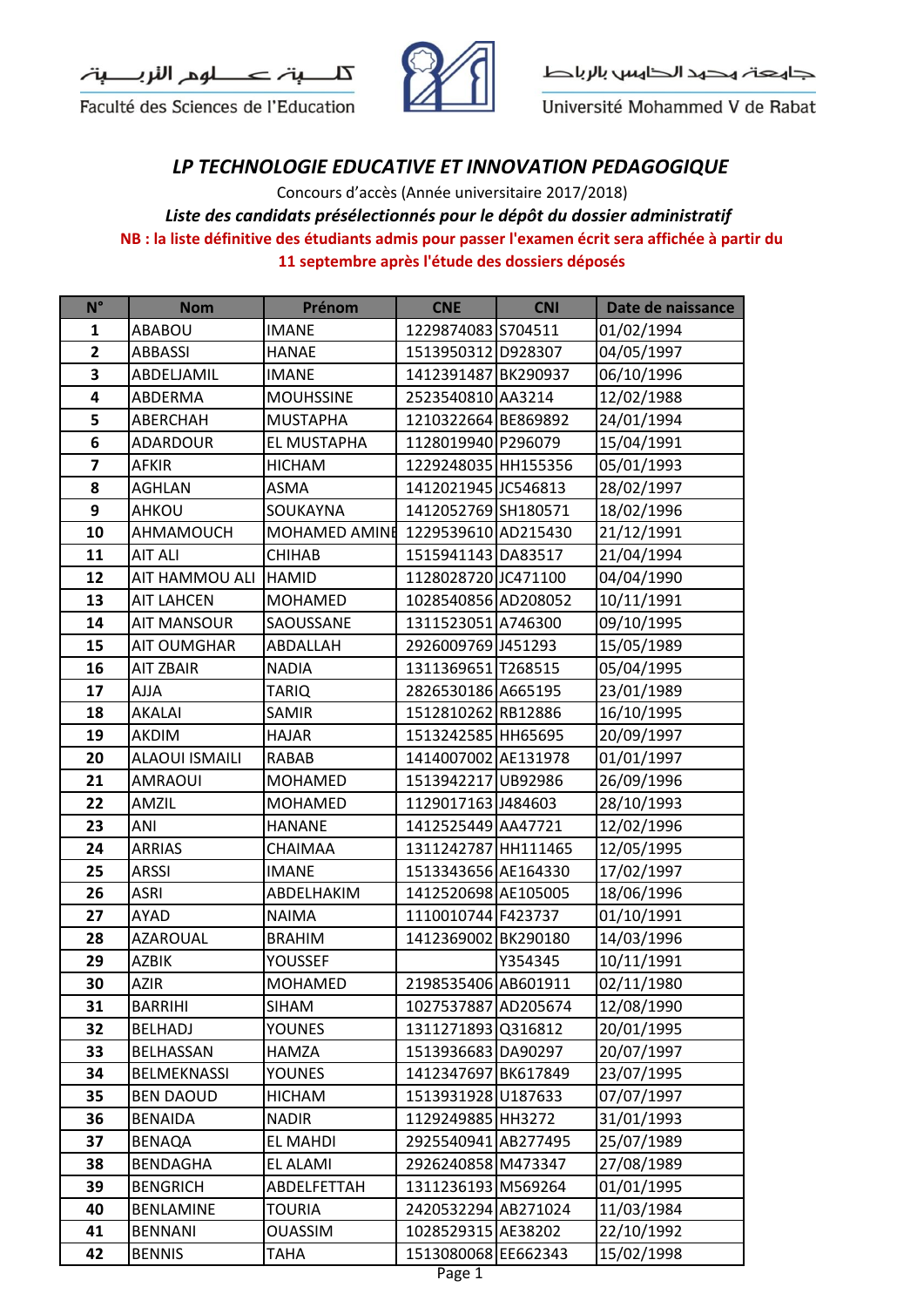| 43       | <b>BENSITEL</b>                       | ANAS                  | 1128528045 A391754                         |                      | 13/07/1992               |
|----------|---------------------------------------|-----------------------|--------------------------------------------|----------------------|--------------------------|
| 44       | <b>BIKICH</b>                         | <b>HICHAM</b>         | 2825545829 AA21422                         |                      | 20/04/1988               |
| 45       | <b>BOUAOUDA</b>                       | <b>IBTISSAM</b>       | 1513547479 AE253494                        |                      | 11/07/1997               |
| 46       | <b>BOUBKER</b>                        | <b>FOUAD</b>          | 1414778573 CD505796                        |                      | 02/10/1989               |
| 47       | <b>BOUDDANE</b>                       | ASMAE                 | 1513521862 AA64933                         |                      | 13/09/1997               |
| 48       | <b>BOUHMADY</b>                       | <b>MANALE</b>         | 1412347731 BK627939                        |                      | 11/08/1996               |
| 49       | <b>BOUHOU</b>                         | <b>FADOUA</b>         | 1211946930 VM6454                          |                      | 17/06/1995               |
| 50       | <b>BOUKHARI</b>                       | SAHAR                 | 1412247286 HH114982                        |                      | 13/06/1996               |
| 51       | <b>BOULYALI</b>                       | <b>AICHA</b>          | 1412547246 AD266675                        |                      | 15/12/1996               |
| 52       | <b>BOUROUANI</b>                      | <b>MOHAMMED</b>       | 1411244774 HH166070                        |                      | 16/11/1995               |
| 53       | <b>BOUSSAID</b>                       | SOUHAILA              | 1210728719 L560077                         |                      | 03/02/1995               |
| 54       | <b>BOUSSERGHINE</b>                   | ZAKARIA               | 1513111913 N417522                         |                      | 03/04/1997               |
| 55       | <b>BOUTALAA</b>                       | <b>KHAOULA</b>        | 1229036328 JA158263                        |                      | 30/12/1993               |
| 56       | <b>BOUZIANI</b>                       | <b>LOUTFI</b>         | 2422958800 U151998                         |                      | 13/11/1985               |
| 57       | <b>CHAAIRI</b>                        | ZAKIA                 | 1412002041 JB488549                        |                      | 31/12/1996               |
| 58       | <b>CHAHID</b>                         | ABDERRAHMANE          | 1513244549 HH240172                        |                      | 04/01/1997               |
| 59       | CHAKIR                                | AMINA                 |                                            | 1513244414 MAROCAINE | 08/11/1997               |
| 60       | <b>CHARAFI</b>                        | <b>KHADIJA</b>        | 1311271898 Q319088                         |                      | 30/10/1995               |
| 61       | <b>CHARIF</b>                         | <b>OTHMANE</b>        | 1129284441 Q297607                         |                      | 05/08/1993               |
| 62       | <b>CHATRY</b>                         | <b>FADOUA</b>         | 1311043642 SJ29030                         |                      | 28/12/1995               |
| 63       | <b>CHAWKI</b>                         | <b>HALIMA</b>         | 1311547969 AD241346                        |                      | 24/03/1995               |
| 64       | <b>CHEKHCHE</b>                       | ALI                   | 1210270436 Q309267                         |                      | 03/09/1994               |
| 65       | CHERKAOUI                             | YOUSRA                | 1311521623 AA48297                         |                      | 20/06/1995               |
| 66       | <b>CHIKI</b>                          | <b>NASSIFA</b>        | 1028528286 A394204                         |                      | 09/05/1992               |
| 67       | <b>CHOUAI</b>                         | <b>HOUDA</b>          | 1412867886 F579155                         |                      | 13/02/1996               |
| 68       | <b>CHOUKHAIRI</b>                     | <b>FATIMA ZAHRA</b>   | 1311524514 AA59369                         |                      | 06/10/1994               |
| 69       | <b>CHOURAK</b>                        | MOHAMMED AMI          | 1311844036 FE15697                         |                      | 30/06/1995               |
| 70       | <b>CHRIFI</b>                         | <b>MOHCINE</b>        | 1412921358 V334084                         |                      | 26/04/1996               |
| 71       | DAFI                                  | YASSINE               | 1229537651 AE15169                         |                      | 01/06/1990               |
| 72       | DAHMAMOU                              | <b>MOHAMED</b>        | 1311941880 DA84693                         |                      | 25/05/1995               |
| 73       | <b>DAKH</b>                           | AMINA                 | 1412028042 JD68188                         |                      | 06/01/1995               |
| 74       | <b>DAOUDI</b>                         | <b>KENZA</b>          | 1210544340 AE132170                        |                      | 31/10/1994               |
| 75       | <b>DEHBI</b>                          | <b>YOUNES</b>         | 1311933779 U182149                         |                      | 28/05/1995               |
| 76       | <b>DEMNATI</b>                        | ABDESSAMAD            | 1414152018 IC46893                         |                      | 15/01/1990               |
| 77       | <b>ECHAGHAFI</b>                      | ABDESSAMAD            | 1412070928 EE775793                        |                      | 08/12/1996               |
| 78       | ED DAHMOUNY                           | SIHAM                 | 1129812728 ZT113025                        |                      | 12/09/1991               |
| 79       | EL KHAOUA                             | <b>KHADIJA</b>        | 1412056018 OD49622                         |                      | 02/02/1996               |
| 80       | EL AINOUS                             | AMINA                 | 1311179381   IA175223                      |                      | 20/01/1993               |
| 81       | <b>EL AISSI</b>                       | <b>MAROUA</b>         | 1128531030 AE36838                         |                      | 08/09/1992               |
| 82       | EL ALAOUI ISMAILI ABDELGHANI          |                       | 1128048034 SH154482                        |                      | 12/03/1992               |
| 83       | EL AZIZI                              | <b>NABIL</b>          | 2422754390 CD17657                         |                      | 23/04/1985               |
| 84       | <b>EL BARCHE</b>                      | <b>FATIMA ZAHRA</b>   | 1513538885 AE68789                         |                      | 06/08/1997               |
| 85       | <b>EL BATHA</b>                       | <b>OMAR</b>           | 1229871947 FH53050                         |                      | 17/05/1992               |
| 86       | <b>EL BECHRI</b>                      | LAMYA                 | 1412244261 HH250314                        |                      | 31/01/1996               |
| 87       | EL BENNANI                            | <b>IBTISSAM</b>       | 1310373270 BH398022                        |                      | 01/04/1994               |
| 88<br>89 | EL BOUHI<br>EL BOUYAHYAOUI MAHMOUD    | <b>HAJAR</b>          | 1129618752 GA174506                        |                      | 26/02/1993<br>04/04/1996 |
|          |                                       |                       | 1411864830 S732337<br>2523767051 CC34705   |                      | 19/03/1986               |
| 90<br>91 | <b>EL FALLAH</b><br><b>EL FARISSI</b> | AZIZ<br><b>FAHD</b>   | 2826527187 A661981                         |                      | 03/07/1990               |
| 92       | <b>EL GHIAT</b>                       | <b>HASSAN</b>         | 1513048763 SH182744                        |                      | 15/03/1998               |
| 93       |                                       |                       |                                            |                      |                          |
|          |                                       |                       |                                            |                      |                          |
|          | <b>EL GHORFI</b>                      | ANAS                  | 1513080720 EE630054                        |                      | 20/10/1997               |
| 94<br>95 | EL GUENNOUNI<br>EL HADCHI             | <b>ISMAIL</b><br>AMAL | 1411552978 AD212766<br>1129227323 MA116552 |                      | 14/02/1996<br>27/07/1993 |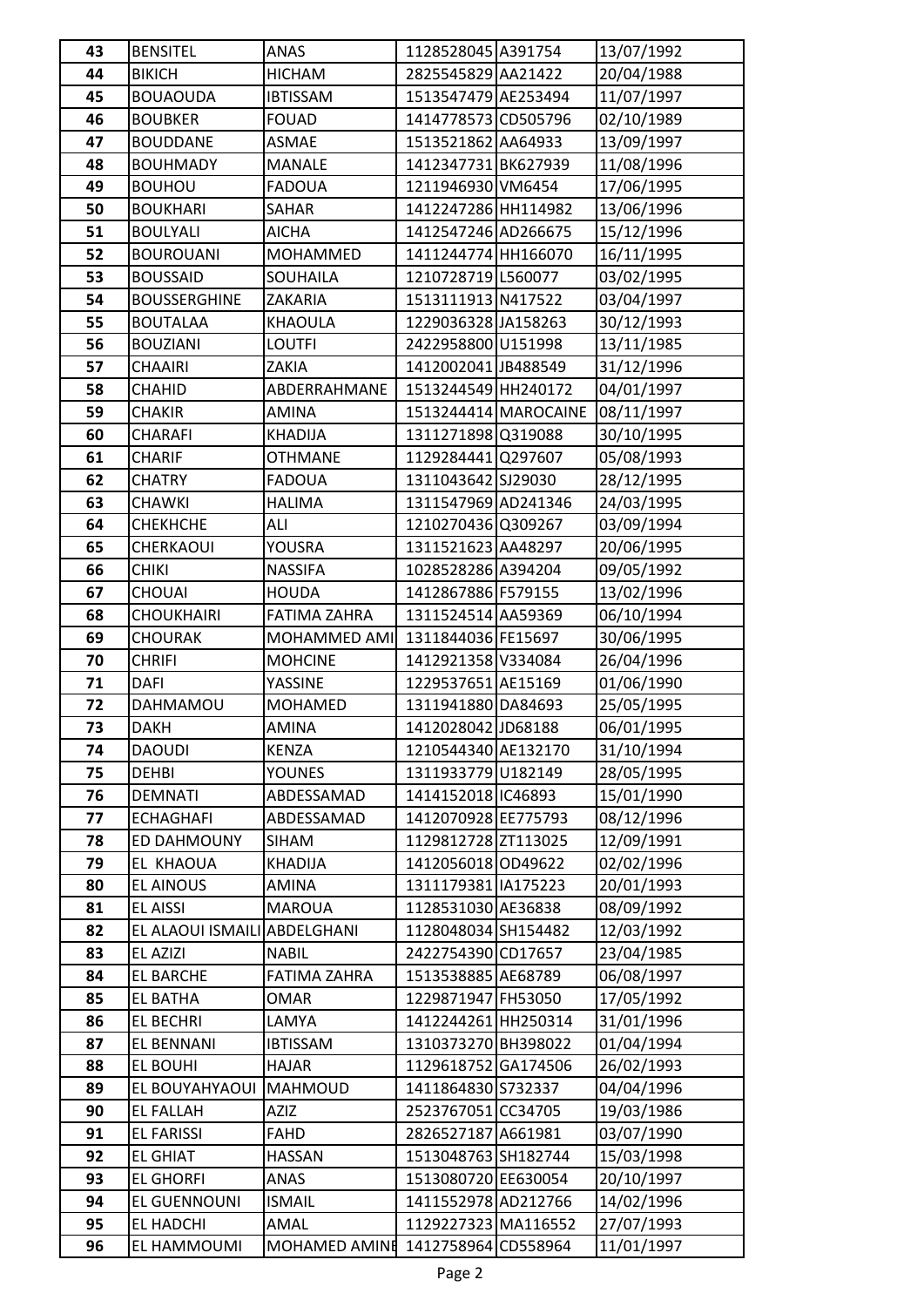| 97         | EL HAMZAOUI               | FATIMA EZZAHRAE      |                                           | U183984 | 11/06/1995               |
|------------|---------------------------|----------------------|-------------------------------------------|---------|--------------------------|
| 98         | EL KACHOUANI              | <b>AZIZ</b>          | 1512050029 SH178777                       |         | 14/03/1996               |
| 99         | <b>EL KAMILY</b>          | YOUNES               | 1412051806 SH171800                       |         | 29/04/1996               |
| 100        | EL KAMOUCHI               | RAHMA                | 1513333608 BJ439175                       |         | 12/08/1997               |
| 101        | <b>EL KHEYYAT</b>         | <b>IKRAM</b>         | 1513950756 D919381                        |         | 21/06/1997               |
| 102        | EL MATIOUI                | <b>OUM EL FADLI</b>  | 1412051649 SH171261                       |         | 01/03/1996               |
| 103        | EL MOHAFID                | <b>AYOUB</b>         | 1129536854 AE97749                        |         | 24/10/1993               |
| 104        | EL MOTASSIM               | <b>AZIZ</b>          | 1311547958 AD213987                       |         | 06/05/1991               |
| 105        | <b>EL MOUSSI</b>          | <b>HAMZA</b>         | 1513027322 JC564948                       |         | 08/12/1997               |
| 106        | EL MOUTAWAKIL ENABIL      |                      | 8989541755 AB101743                       |         | 01/12/1971               |
| 107        | EL OUADNOUNI              | <b>WAFAA</b>         | 2927544743 AD186383                       |         | 27/12/1991               |
| 108        | EL OUARDI                 | RANIA                | 1415010111 AE174759                       |         | 30/04/1996               |
| 109        | <b>EL YABOURI</b>         | <b>HALA</b>          | 1210732629 L570552                        |         | 21/06/1994               |
| 110        | <b>ELACHIRI</b>           | <b>MERIEM</b>        | 1027539232 A393376                        |         | 13/08/1991               |
| 111        | EL-ASSRI                  | <b>MARYEM</b>        | 1311184900 IC105870                       |         | 08/02/1995               |
| 112        | <b>ELAZRAF</b>            | <b>KAOUTAR</b>       | 1210534006 AE161663                       |         | 02/07/1994               |
| 113        | <b>ELHAIKI</b>            | CHAIMAE              | 1311329010 BH468330                       |         | 06/05/1995               |
| 114        | <b>ELHAJJI</b>            | <b>YOUSRA</b>        | 1513696575 K522149                        |         | 18/07/1998               |
| 115        | ELHAMRAOUI                | ZAHRA                | 1513530681 XA120431                       |         | 07/07/1997               |
| 116        | <b>ELKANBI</b>            | <b>AZIZ</b>          | 1129293928 WA207105                       |         | 11/06/1992               |
| 117        | <b>ELKANOUNI</b>          | HAMZA                | 1412555601 XA111183                       |         | 24/12/1995               |
| 118        | ELKARARI                  | YAACOUB              | 1312328271 BK530005                       |         | 28/07/1996               |
| 119        | <b>ELKESSAB</b>           | ZAKARIA              | 2624181752 B177509                        |         | 13/09/1987               |
| 120        | ELMANSOURI                | HOUSSAM              | 1513150154 1728681                        |         | 12/04/1998               |
| 121        | ELMANSOURI                | RACHID               | 1311019192 PB222813                       |         | 20/12/1995               |
| 122        | <b>ELMARAOUI</b>          | AHMED                | 2323991046 QA74041                        |         | 01/09/1979               |
| 123        | <b>ELOUARDI</b>           | <b>OUALID</b>        | 1311552103 AD249335                       |         | 26/10/1995               |
| 124        | EN-NABIRHA                | WAFAA                | 1513236786 MD7152                         |         | 05/03/1997               |
| 125        | <b>ENNAJEM</b>            | <b>ZINEB</b>         | 1028294949 WA190776                       |         | 25/10/1991               |
| 126        | <b>ER RITTAB</b>          | SOUMAYA              | 1412052733 SH178230                       |         | 10/06/1996               |
| 127        | <b>ERAJI</b>              | MOHAMED SAAD         | 1412912602 D932765                        |         | 25/06/1997               |
| 128        | <b>ERREGUI</b>            | <b>HOUDA</b>         | 2927530614 X333509                        |         | 21/06/1991               |
| 129        | <b>ES-SALHI</b>           | ZAKARYAA             | 2623530333 AB526326                       |         | 25/05/1986               |
| 130        | EZZAMANE                  | FATIMA-EZZAHRA       | 1129071200 N368569                        |         | 06/02/1993               |
| 131        | <b>FAKHLI</b>             | <b>KHAOULA</b>       | 1129249761 HH973                          |         | 14/09/1992               |
| 132        | <b>FARHAN</b>             | YASSINE              | 1128528083 A391127                        |         | 23/05/1992               |
| 133        | <b>FARIH</b>              | MOHAMMED             | 1412760083 CD587122                       |         | 02/06/1996               |
| 134        | <b>FATIHI</b>             | ASMAA                | 1512034365 JK26060                        |         | 27/07/1996               |
| 135        | <b>FATOUCHI</b>           | <b>FATIMA ZAHRAE</b> | 1513949569 D928799                        |         | 02/02/1998               |
| 136        | <b>FILALI</b>             | ABDELKARIM           | 1028941575 PA140416                       |         | 07/12/1991               |
| 137        | <b>FOUQANI</b>            | HAMZA                | 1412173700 B228735                        |         | 23/02/1996               |
| 138        | <b>GARIATE</b>            | <b>IBTISSAM</b>      | 1513350998BB153031                        |         | 14/01/1997               |
| 139        | <b>GHALEB</b>             | AZZADDIN             | 2523969825 V245899                        |         | 12/12/1986               |
| 140        | <b>GRINEH</b>             | SARA                 | 1412525350 AA65961                        |         | 27/01/1997               |
| 141        | <b>GUEMIAH</b>            | SAAD                 | 1129522936 A445207                        |         | 21/12/1993               |
| 142        | <b>GUERTITE</b>           | SOUFIANE             | 1513777318 CD252796                       |         | 17/05/1997               |
| 143        | <b>HAFID</b>              | <b>HOUDA</b>         | 1210551897 AD239708                       |         | 13/07/1994               |
| 144        | <b>HAGGOUNI</b>           | <b>BRAHIM</b>        | 2321043345 JA111720                       |         | 10/04/1984               |
| 145        | <b>HAHIOUI</b>            | <b>MUSTAPHA</b>      | 1210912380 U178488                        |         | 02/08/1993               |
| 146        | HAIJ                      | <b>OUSSAMA</b>       | 1210533823 AE131038                       |         | 05/06/1992               |
| 147<br>148 | <b>HAJROUN</b><br>HAMAOUI | AMINE<br>EL MEHDI    | 1411528708 A688076<br>1329543117 AD229067 |         | 18/04/1992<br>20/03/1993 |
|            |                           |                      |                                           |         |                          |
| 149        | HAMDANI                   | RABIE                | 1127072836 G618703                        |         | 20/07/1991               |
| 150        | HAMID                     | <b>ISMAIL</b>        | 1228959529 S715518                        |         | 03/09/1992               |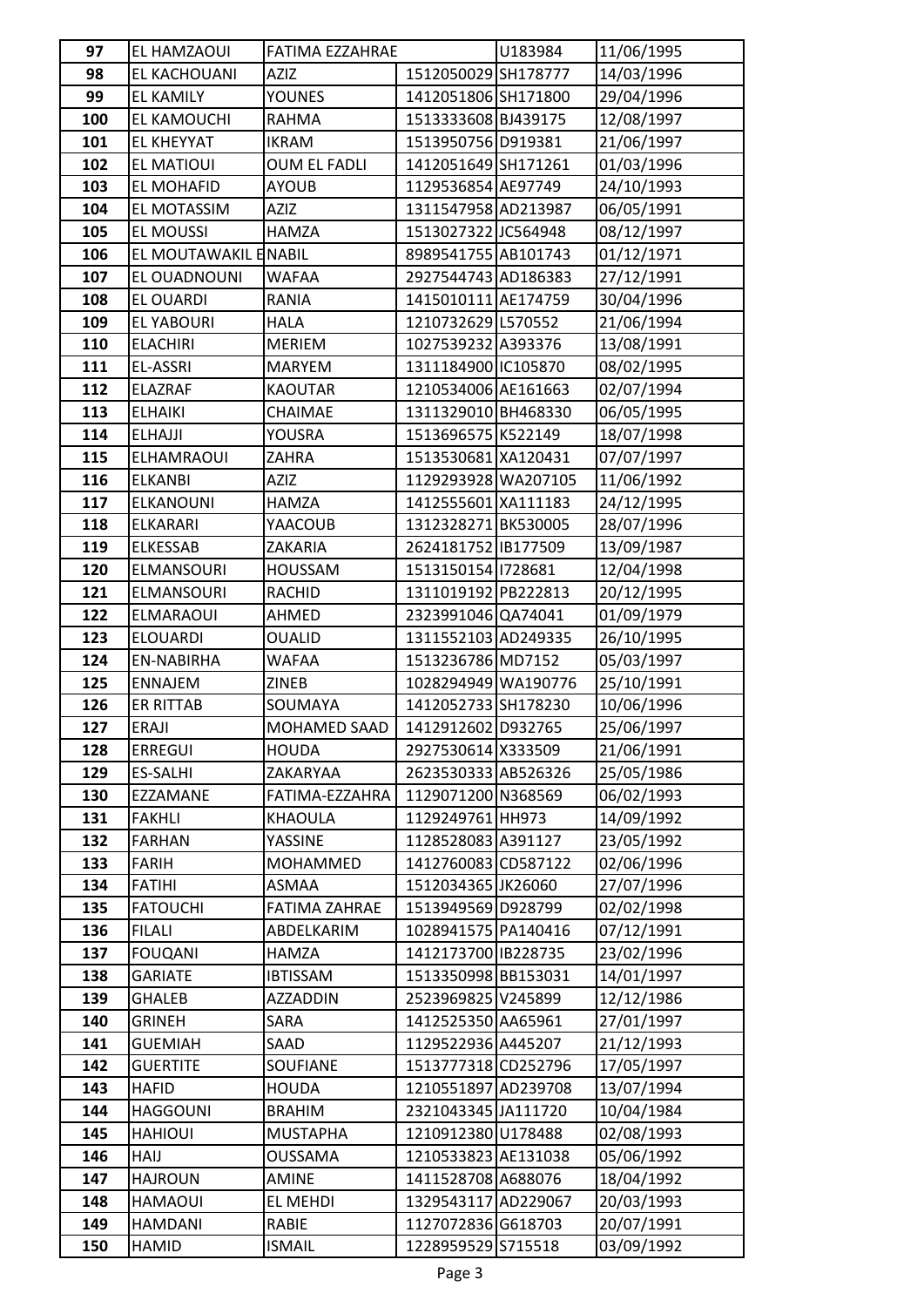| 151        | <b>HARRAD</b>                    | AHMED                      | 1129097204 EC23040                       | 27/03/1993               |
|------------|----------------------------------|----------------------------|------------------------------------------|--------------------------|
| 152        | <b>HESSI</b>                     | <b>REDA</b>                | 1229541066 AD250037                      | 13/07/1993               |
| 153        | <b>HRAICH</b>                    | <b>MOHAMMED</b>            | 2826522167 AD200587                      | 11/05/1989               |
| 154        | <b>HROUCHAN</b>                  | <b>HIND</b>                | 1513930165 UC151725                      | 15/06/1997               |
| 155        | <b>IBADAH</b>                    | <b>MARWA</b>               | 1311552086 AD244026                      | 20/02/1995               |
| 156        | <b>IKRAM</b>                     | EL BOUHALI                 | 1412867311 F572464                       | 26/06/1995               |
| 157        | <b>JALDA</b>                     | ABDELGHANI                 | 1311244624 HH165255                      | 28/10/1995               |
| 158        | <b>JARIDI</b>                    | <b>OUSSAMA</b>             | 1311933784 U178470                       | 06/09/1995               |
| 159        | <b>JERMOUNI</b>                  | <b>MOUAD</b>               | 1513936759 DA87138                       | 12/12/1996               |
| 160        | <b>KABACH</b>                    | ZHOR                       | 1329871545 F441391                       | 17/06/1992               |
| 161        | <b>KADA</b>                      | <b>HOUSSAM</b>             | 1412616984 GA203637                      | 26/10/1996               |
| 162        | KANSOU                           | ABDELILAH                  | 2927028424 PA202800                      | 14/06/1990               |
| 163        | KHADDAM ALLAH                    | <b>HAFSAE</b>              | 1412784789 CD640594                      | 27/12/1996               |
| 164        | <b>KHALID</b>                    | <b>ACHRAF</b>              | 1313113802 BK2291768                     | 27/03/1996               |
| 165        | <b>KHALOUFI</b>                  | <b>ASMAE</b>               | 1210862941 FC52637                       | 28/06/1993               |
| 166        | <b>KHAYER</b>                    | <b>FATIMA ZAHRAE</b>       | 1513952550 D918770                       | 18/01/1998               |
| 167        | <b>KHOUADIR</b>                  | ZAINAB                     | 1311521085 AA45995                       | 21/08/1994               |
| 168        | <b>KHOUIBIRI</b>                 | <b>NAJIA</b>               | 1513056434 OD51026                       | 23/11/1996               |
| 169        | <b>KHOUYI</b>                    | <b>NOUR EL HOUDA</b>       | 1027541536 AD210687                      | 21/06/1991               |
| 170        | KHYARA                           | <b>HAMZA</b>               | 1512274156 WA245006                      | 01/10/1996               |
| 171        | <b>KOUIES</b>                    | DIKRA                      | 1512705026 LA162081                      | 10/10/1996               |
| 172        | LAALJA                           | <b>MERYEM</b>              | 1513228371 M595880                       | 13/01/1997               |
| 173        | <b>LAAROUSSI</b>                 | <b>NADIA</b>               | 2826009886 JK5428                        | 20/03/1989               |
| 174        | LABIAD                           | SARA                       | 1513538948 AE68091                       | 20/06/1997               |
| 175        | LAGHFIRI                         | <b>BTISSAM</b>             | 1412093201 EE762015                      | 21/07/1996               |
| 176        | LAHMADI                          | <b>ZINEB</b>               | 1210753153 CD484241                      | 16/07/1994               |
| 177        | LAHRACH                          | <b>DOUAE</b>               | 1513700815 L596532                       | 19/09/1997               |
| 178        | LAIYMANI                         | MOHAMED LARBI              | 1210537218 AE180599                      | 18/08/1994               |
| 179        | LAKHLOUFI                        | ANASS                      | 1513957470 D928051                       | 20/11/1997               |
| 180        | LASSIRI                          | <b>DOUAE</b>               | 1129531586 AE71482                       | 28/10/1993               |
| 181        | LAZAAR                           | <b>MOUNIA</b>              | 1412864655 F579301                       | 29/11/1996               |
| 182        | LOUT                             | <b>MARYEM</b>              | 1512042527 JY29950                       | 07/03/1996               |
| 183        | <b>MAHJOUBI</b>                  | ATIKA                      | 1512290015 W401040                       | 03/02/1996               |
| 184        | <b>MAMOUH</b>                    | YAMNA                      | 1210016110 JK20257                       | 23/09/1994               |
| 185        | <b>MARHFOUL</b>                  | CHAIMAE                    | 1412763701 CB308300                      | 07/01/1997               |
| 186        | MAZIGH                           | KHAOULA                    | 1311623085GK135365                       | 19/01/1995               |
| 187        | <b>MCHICH</b>                    | YASSINE                    | 1411297037 TA128771                      | 14/05/1995               |
| 188        | MELLAL                           | <b>SARA</b>                | 1311526630 AA56185                       | 27/12/1995               |
| 189        | <b>MENANI</b>                    | ZEINEB                     | 1411051008 SH173178                      | 30/09/1995               |
| 190        | MENNANA                          | KHAOULA                    | 1412347669 BK294835                      | 17/05/1996               |
| 191        | <b>MEZIANE</b>                   | ASMA                       | 1129020696 P298791                       | 23/08/1993               |
| 192        | M'HAMDI                          | <b>BRAHIM</b>              | 1129975414 UC141635                      | 20/08/1993               |
| 193        | M'HARZI                          | <b>MARWA</b>               | 1027861068 F417715                       | 22/03/1991               |
| 194        | <b>MIMOUNI</b>                   | SARA                       | 1412007939 P326261                       | 24/09/1996               |
| 195        | <b>MISLAH</b>                    | ANASS                      | 1412289054 W403801                       | 25/02/1996               |
| 196        | <b>MOSLIH</b>                    | <b>BOUCHRA</b>             | 1027541470 AD202587                      | 27/08/1991               |
| 197<br>198 | <b>MOUBARIK</b><br><b>MOUGHA</b> | RHIZLANE<br><b>MOHAMED</b> | 2321212311 1590567<br>1210727993 LF44870 | 05/08/1984<br>17/11/1993 |
| 199        | MOUSSAID EL IDRINOUSSEF          |                            | 1410367819 TK19713                       |                          |
| 200        | <b>MOUSTAKIM</b>                 | SANAE                      | 1513947481 DO49253                       | 16/12/1994<br>20/01/1997 |
| 201        | N AIT AISSA                      | <b>MOHAMED</b>             | 1210747074 CD561475                      | 16/04/1993               |
| 202        | <b>NAJI</b>                      | <b>OUMAIMA</b>             | 1210386749 BM18271                       | 29/01/1994               |
| 203        | <b>NASSER</b>                    | SOUKAINA                   | 1210525155 AA44245                       | 15/08/1994               |
| 204        | <b>NCHIOUI</b>                   | SARA                       | 1411547938 AD212506                      | 26/01/1993               |
|            |                                  |                            |                                          |                          |